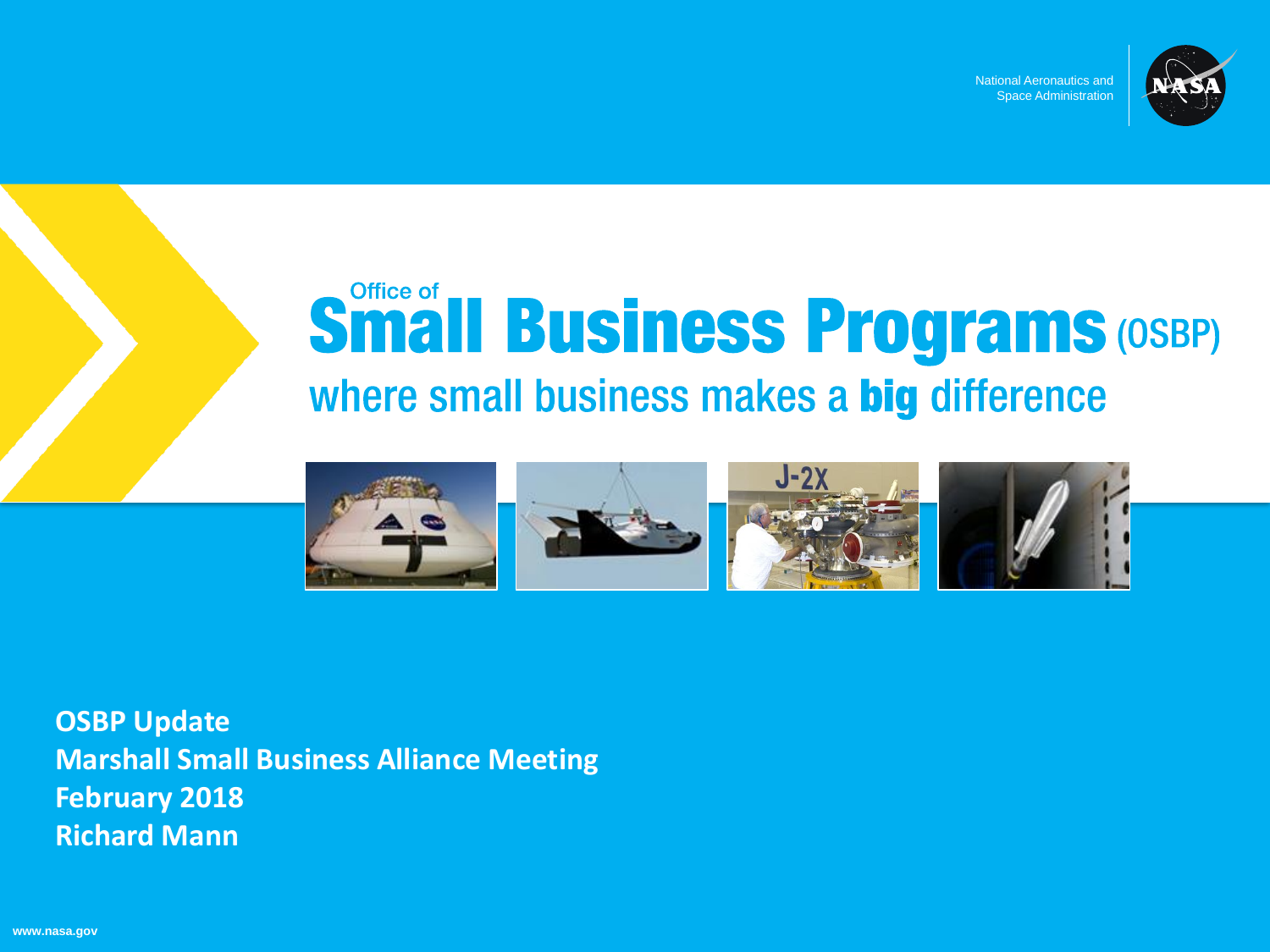#### **NASA Agency September FY17 Prime Goals vs. Actual Percentages**

Data generated November 3, 2017 from FPDS-NG

| <b>CATEGORY</b>       | <b>DOLLARS</b>   |
|-----------------------|------------------|
| <b>TOTAL DOLLARS</b>  | \$16,748,347,438 |
| <b>SMALL BUSINESS</b> | \$2,721,054,869  |
| <b>SDB</b>            | \$1,274,741,811  |
| <b>WOSB</b>           | \$724,282,251    |
| <b>HUBZone</b>        | \$77,875,100     |
| <b>SDVOSB</b>         | \$168,769,289    |



■Goals ■Actuals

18.00%

**16.00%**

**16.2%**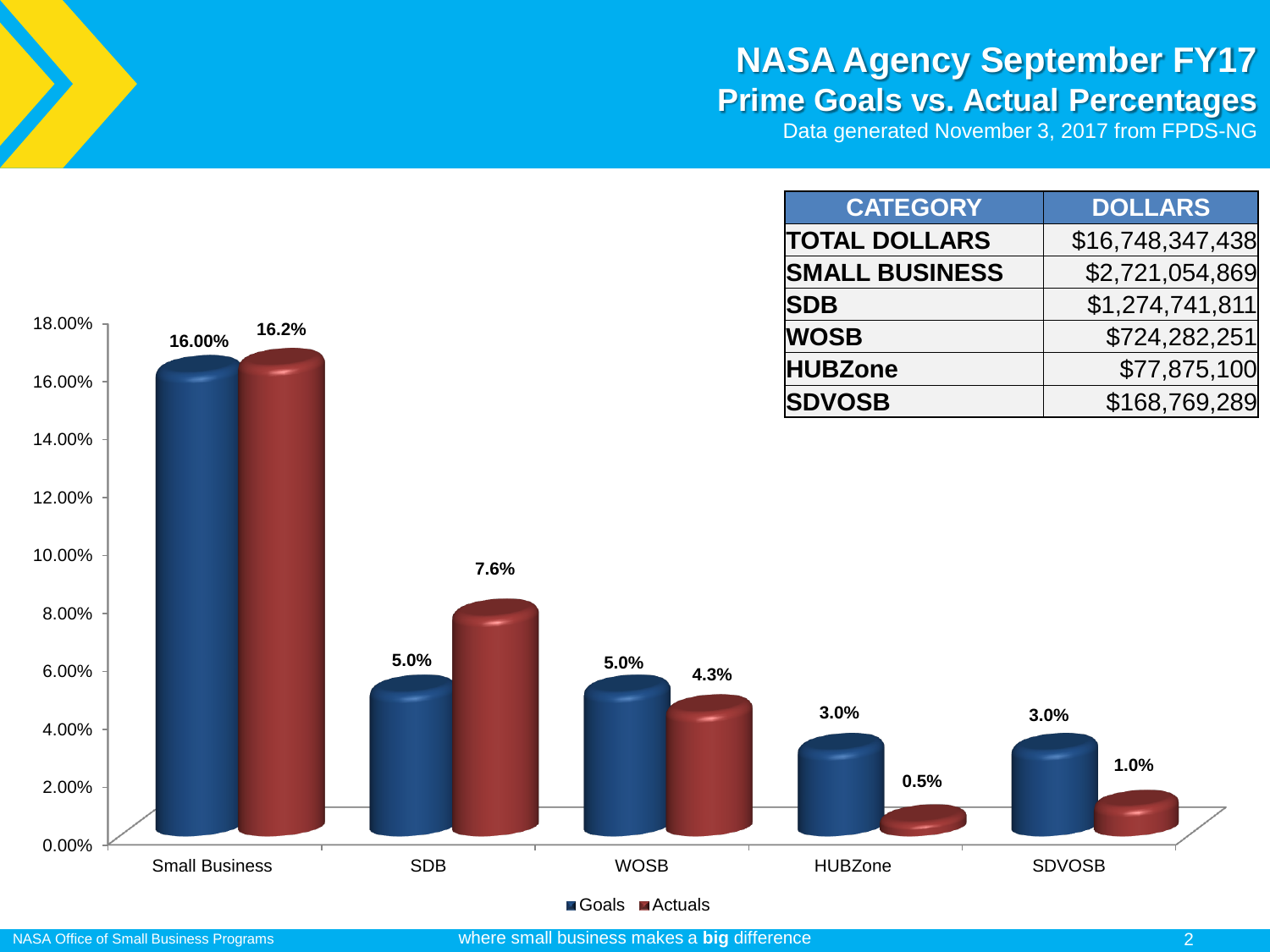#### **MSFC September FY17 Prime Goals vs. Actual Percentages**

Data generated November 3, 2017 from FPDS-NG

| <b>CATEGORY</b>       | <b>DOLLARS</b>  |
|-----------------------|-----------------|
| <b>TOTAL DOLLARS</b>  | \$2,352,884,700 |
| <b>SMALL BUSINESS</b> | \$324,593,205   |
| <b>SDB</b>            | \$150,584,799   |
| <b>WOSB</b>           | \$106,806,513   |
| <b>HUBZone</b>        | \$6,600,902     |
| <b>SDVOSB</b>         | \$84,346,236    |



14.0%

**12.2%**

**13.8%**

#### NASA Office of Small Business Programs where small business makes a **big** difference 3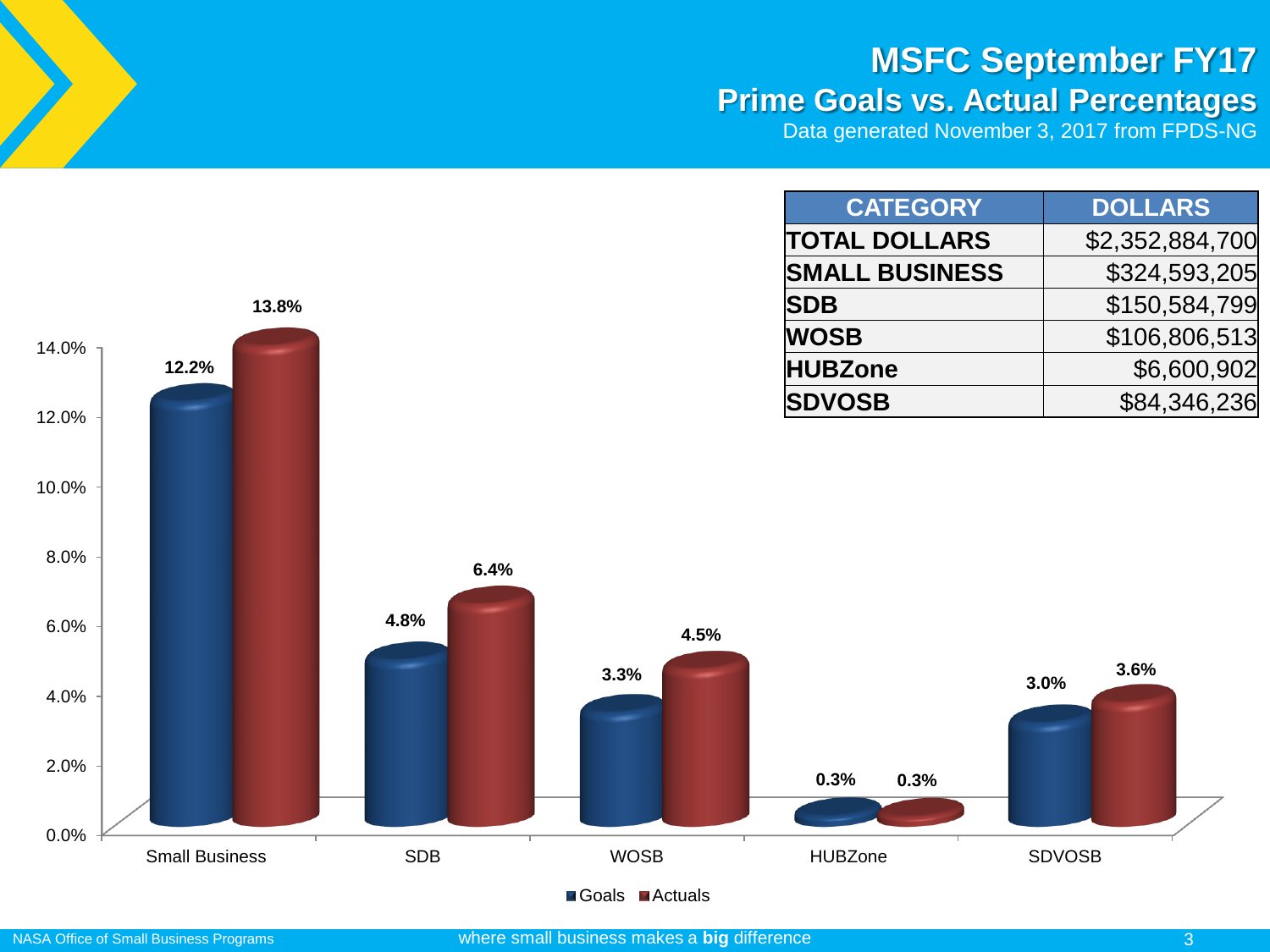### **NASA Agency January FY18 Prime Goals vs. Actual Percentages**

Data generated February 7, 2018 from FPDS-NG

| <b>CATEGORY</b>       | <b>DOLLARS</b>  |
|-----------------------|-----------------|
| <b>TOTAL DOLLARS</b>  | \$4,318,696,871 |
| <b>SMALL BUSINESS</b> | \$504,752,093   |
| <b>SDB</b>            | \$217,329,397   |
| <b>WOSB</b>           | \$139,566,072   |
| <b>HUBZone</b>        | \$26,694,873    |
| <b>SDVOSB</b>         | \$46,249,747    |

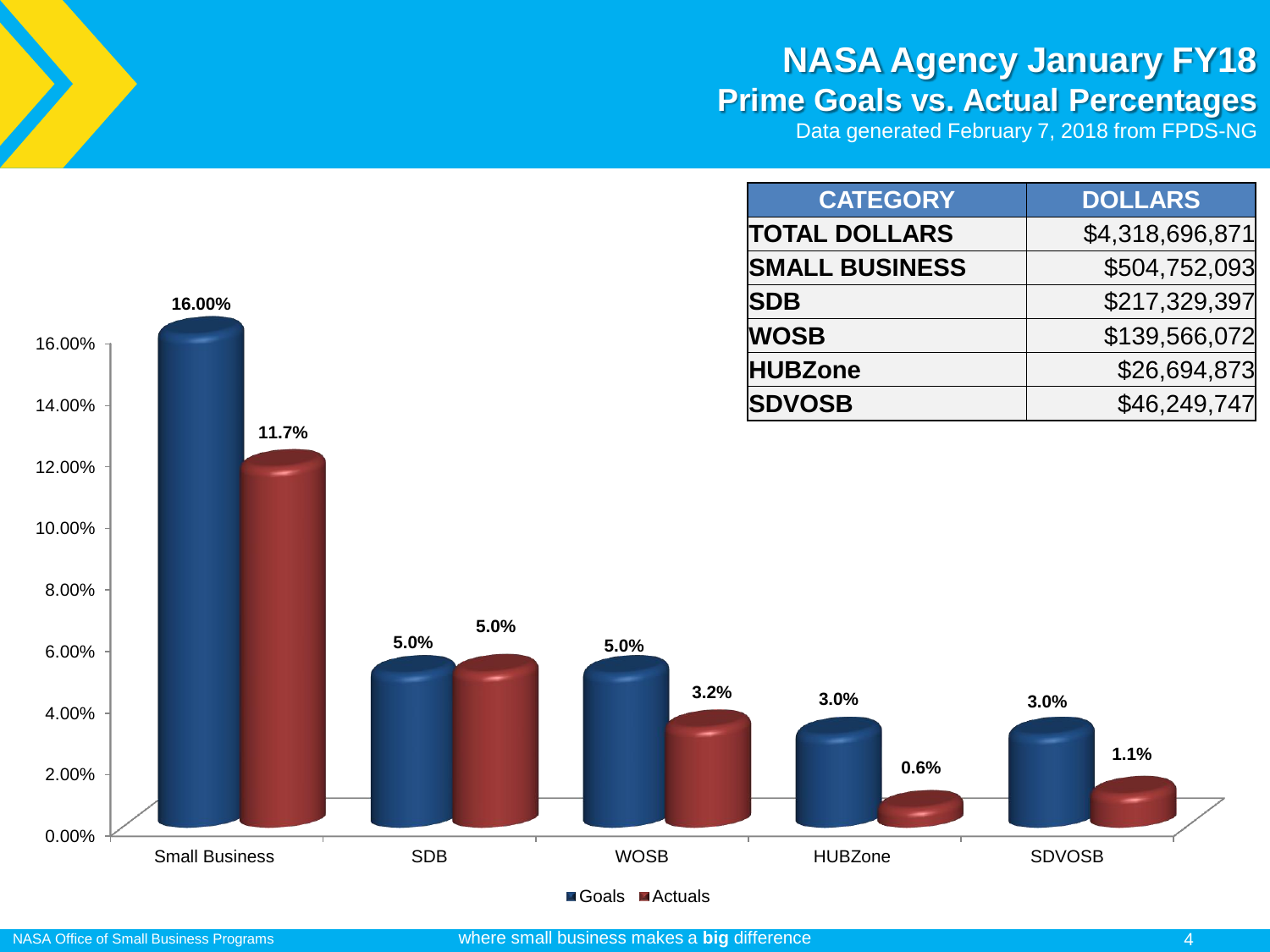### **MSFC January FY18**

### **Prime Goals vs. Actual Percentages**

Data generated February 7, 2018 from FPDS-NG

| <b>CATEGORY</b>       | <b>DOLLARS</b> |
|-----------------------|----------------|
| <b>TOTAL DOLLARS</b>  | \$735,233,133  |
| <b>SMALL BUSINESS</b> | \$88,110,091   |
| <b>SDB</b>            | \$39,675,614   |
| <b>WOSB</b>           | \$25,723,374   |
| <b>HUBZone</b>        | \$280,275      |
| <b>SDVOSB</b>         | \$26,494,810   |



■Goals ■Actuals

**12.0%**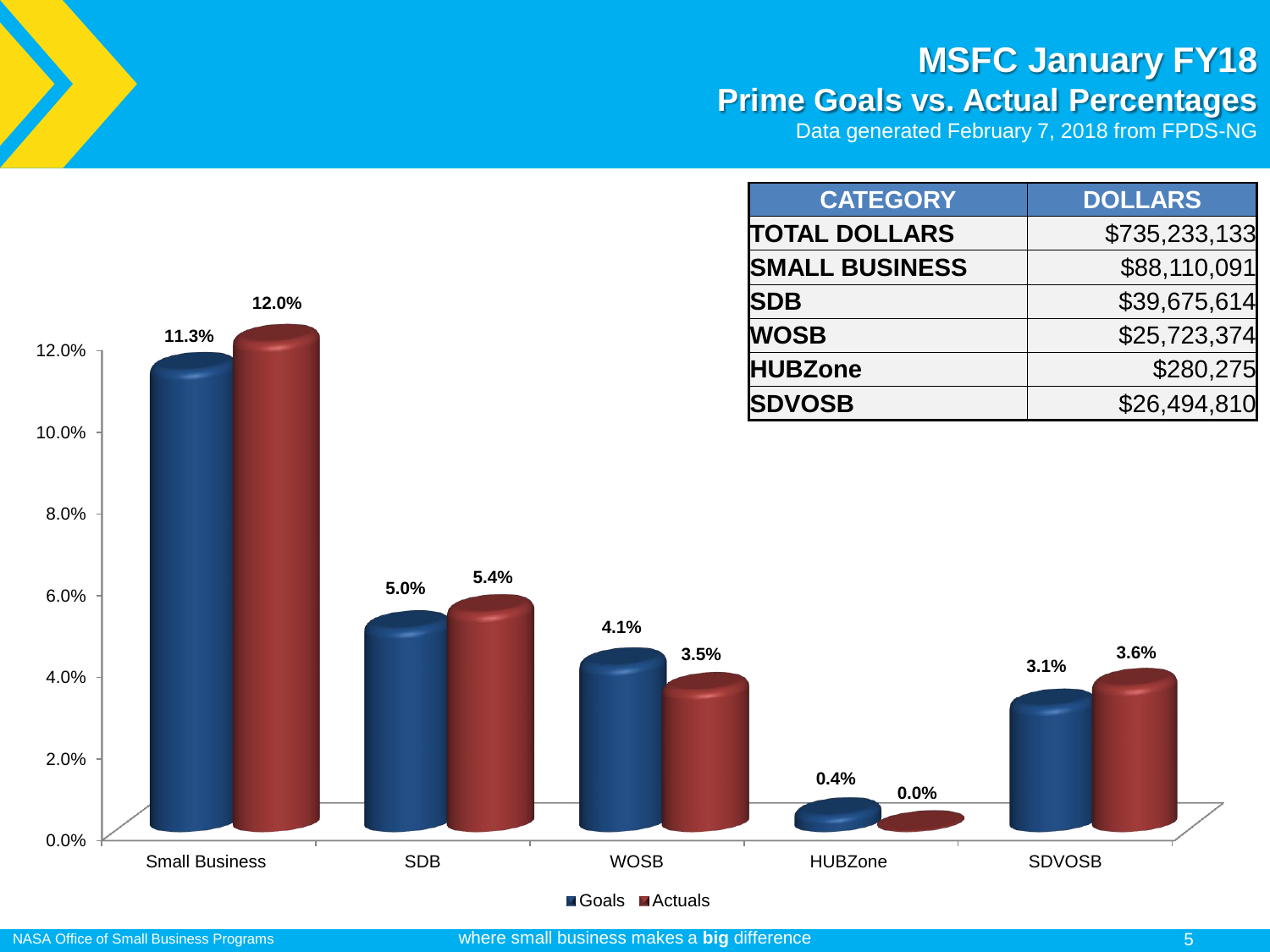#### NASA FY17 Subcontracting Goals vs. Actual Percentages End-Year

Data pulled February 12, 2018 from eSRS

|                |                       |            |             | <b>CATEGORY</b>       |        | <b>DOLLARS</b>  |
|----------------|-----------------------|------------|-------------|-----------------------|--------|-----------------|
|                |                       |            |             | <b>TOTAL DOLLARS</b>  |        | \$6,583,787,113 |
|                |                       |            |             | <b>SMALL BUSINESS</b> |        | \$2,810,378,010 |
|                |                       |            |             | <b>SDB</b>            |        | \$772,664,124   |
|                |                       |            |             | <b>WOSB</b>           |        | \$682,241,050   |
| 45.0%          | 42.7%                 |            |             | <b>HUBZone</b>        |        | \$209,113,078   |
|                |                       |            |             | <b>VOSB</b>           |        | \$381,133,666   |
| 40.0%          |                       |            |             | <b>SDVOSB</b>         |        | \$237,143,365   |
|                |                       |            |             | <b>HBCU/MI</b>        |        | \$15,851,325    |
| 35.0%          | 31.7%                 |            |             |                       |        |                 |
| 30.0%<br>25.0% |                       |            |             |                       |        |                 |
| 20.0%          |                       |            |             |                       |        |                 |
| 15.0%          |                       | 11.7%      | 10.4%       |                       |        |                 |
| 10.0%          |                       | 5.0%       | 5.0%        |                       | 3.0%   | 3.6%            |
| 5.0%           |                       |            |             | 3.2%<br>3.0%          |        |                 |
| 0.0%           | <b>Small Business</b> | <b>SDB</b> | <b>WOSB</b> | HUBZone               | SDVOSB |                 |

**M** Goals **MActuals**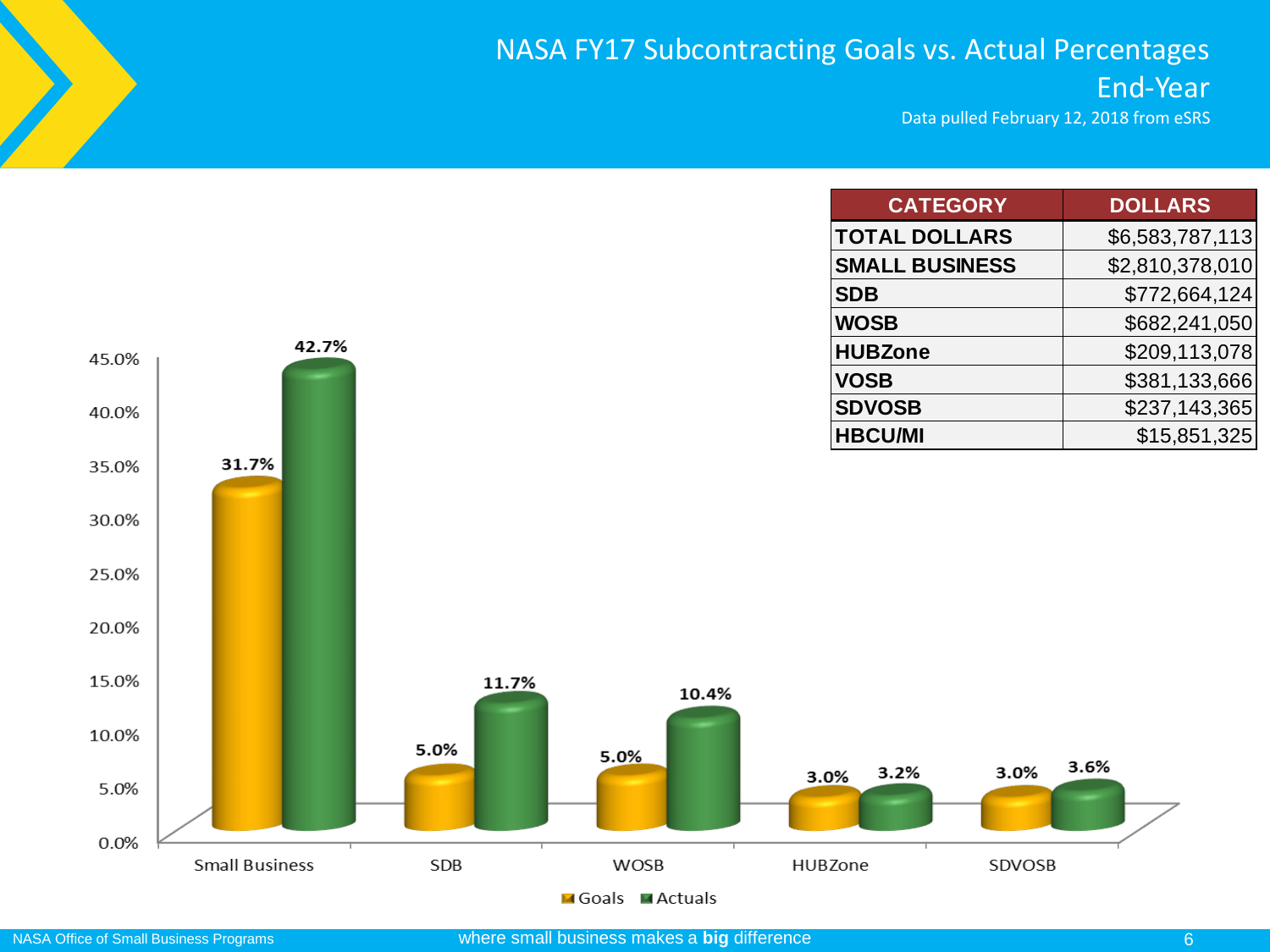#### NASA's Small Business Subcontracting Dollars

Data pulled February 12, 2018

| <b>Fiscal Year</b> | <b>Total Subcontracting</b> | <b>Total Small</b><br><b>Business</b><br>Subcontracting \$ |  |
|--------------------|-----------------------------|------------------------------------------------------------|--|
| FY 2010            | \$5.43                      | \$1.98                                                     |  |
| FY 2011            | \$5.17                      | \$1.94                                                     |  |
| FY 2012            | \$4.92                      | \$2.06                                                     |  |
| FY 2013            | \$5.61                      | \$2.28                                                     |  |
| FY 2014            | \$5.73                      | \$2.32                                                     |  |
| FY 2015            | \$6.53                      | \$2.44                                                     |  |
| FY 2016            | \$6.28                      | \$2.52                                                     |  |
| FY 2017            | \$6.58                      | \$2.81                                                     |  |

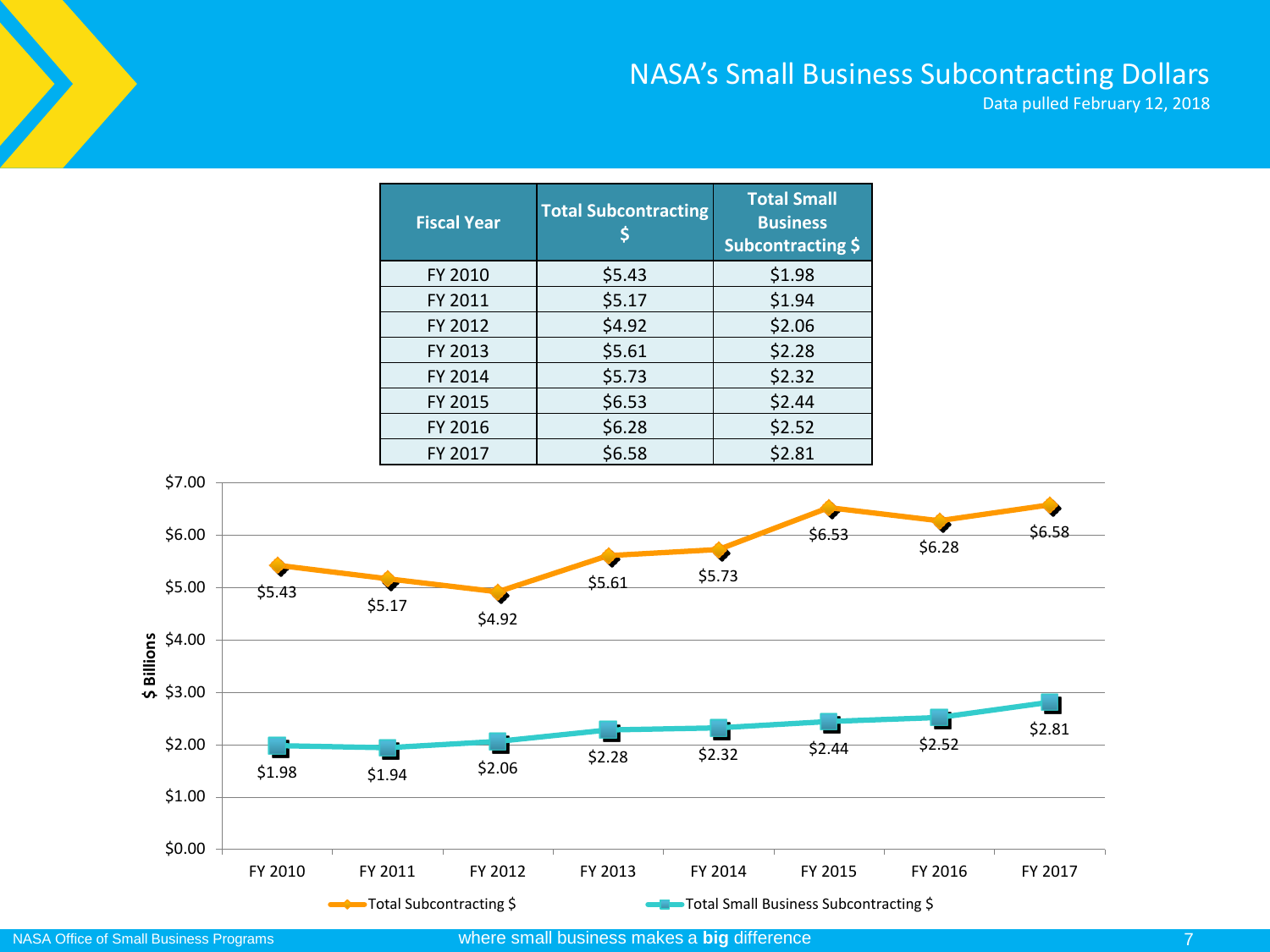## Prime – Sub SB FY 2017

Total Small Business Dollars (all) \$5,531,725,448

Total Prime Small Business Dollars \$2,721,347,438 49.2%

Total Subcontracting Business Dollars \$2,810,378,010 50.8%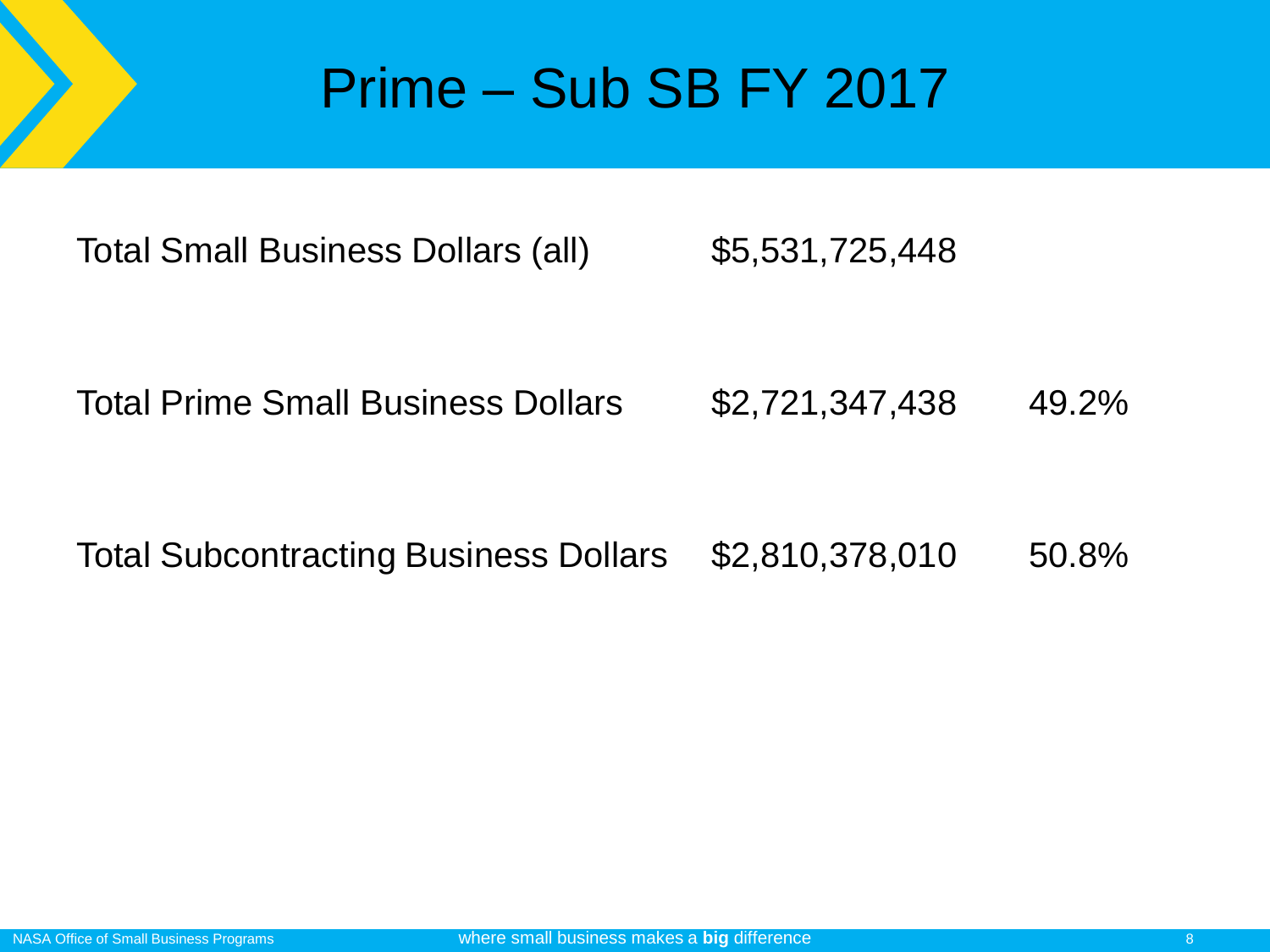## Threshold Increases NDAA 2018

- Micropurchase Threshold
	- Executed via P-Cards
	- Was \$3,500
	- Now \$10,000
	- Anything under the Micropurchase Threshold is not entered into FPDS
- Simplified Acquisition Threshold (SAT)
	- Was \$150,000
	- Now \$250,000
- NASA FAR Deviation effective on/about February 16
- NSSC executes most SAT procurements, now including those up to \$250,000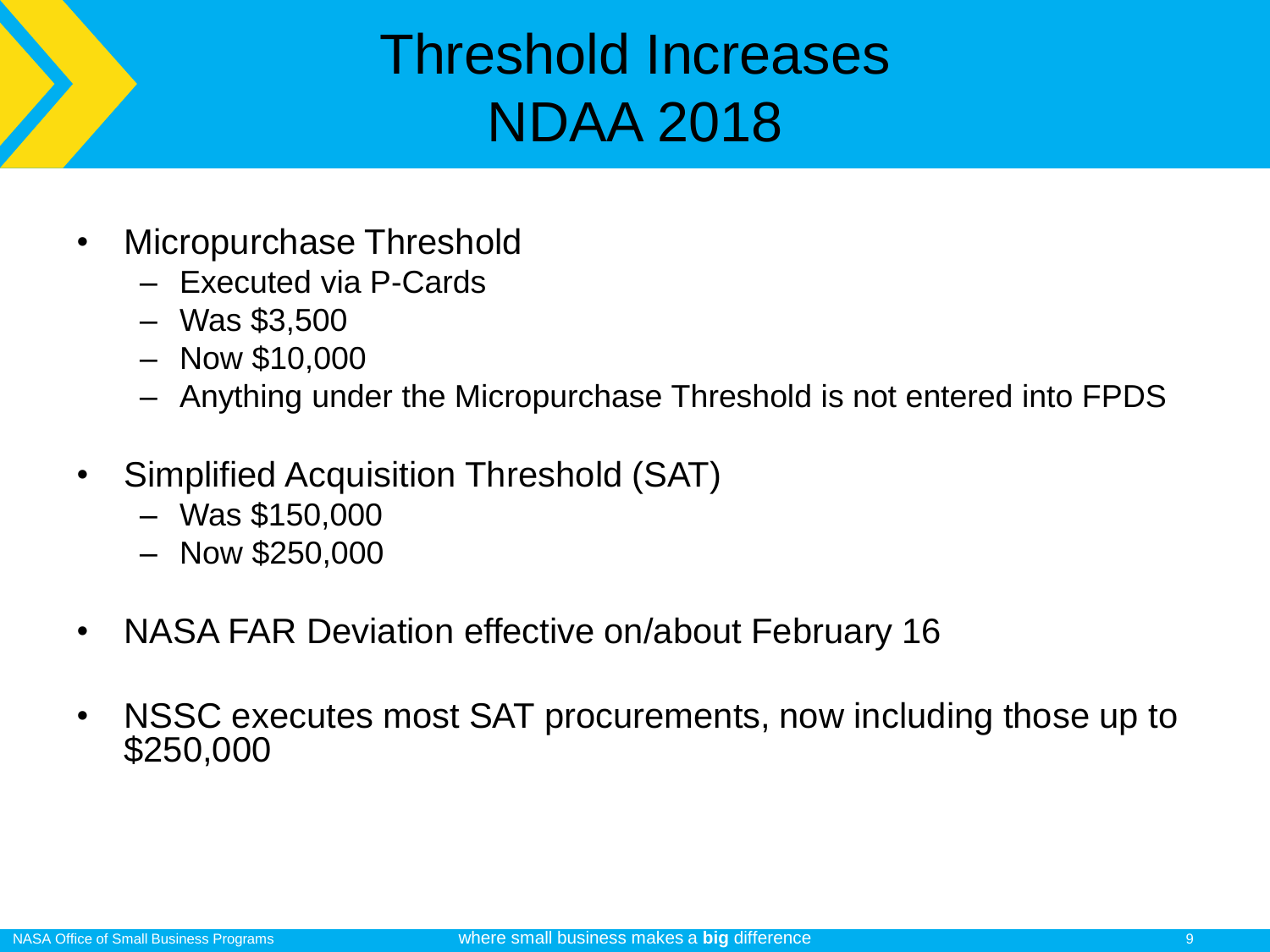## Upcoming Outreach Events

### **Date(s)**

- Feb  $28<sup>th</sup>$ –Mar 1st
- March  $27-29$ <sup>th</sup>

#### • May  $8<sup>th</sup>$

- July  $17<sup>th</sup>$
- October 23rd

### **Event/Location**

HBCU/MI Engagement Johnson C. Smith University, & CIAA Business Leadership Symposium, Charlotte, NC

HBCU/MI Technology Infusion Road Tour at Clark Atlanta University & Small Business Outreach Day, Georgia Tech PTAC – Atlanta, GA

Midwest Aerospace SB Industry Day – Chicago, IL (Illinois PTAC)

Matching Midwest Business with Government Opportunities (Ohio PTAC)

KSC Business Opportunities Expo, Port Canaveral, FL